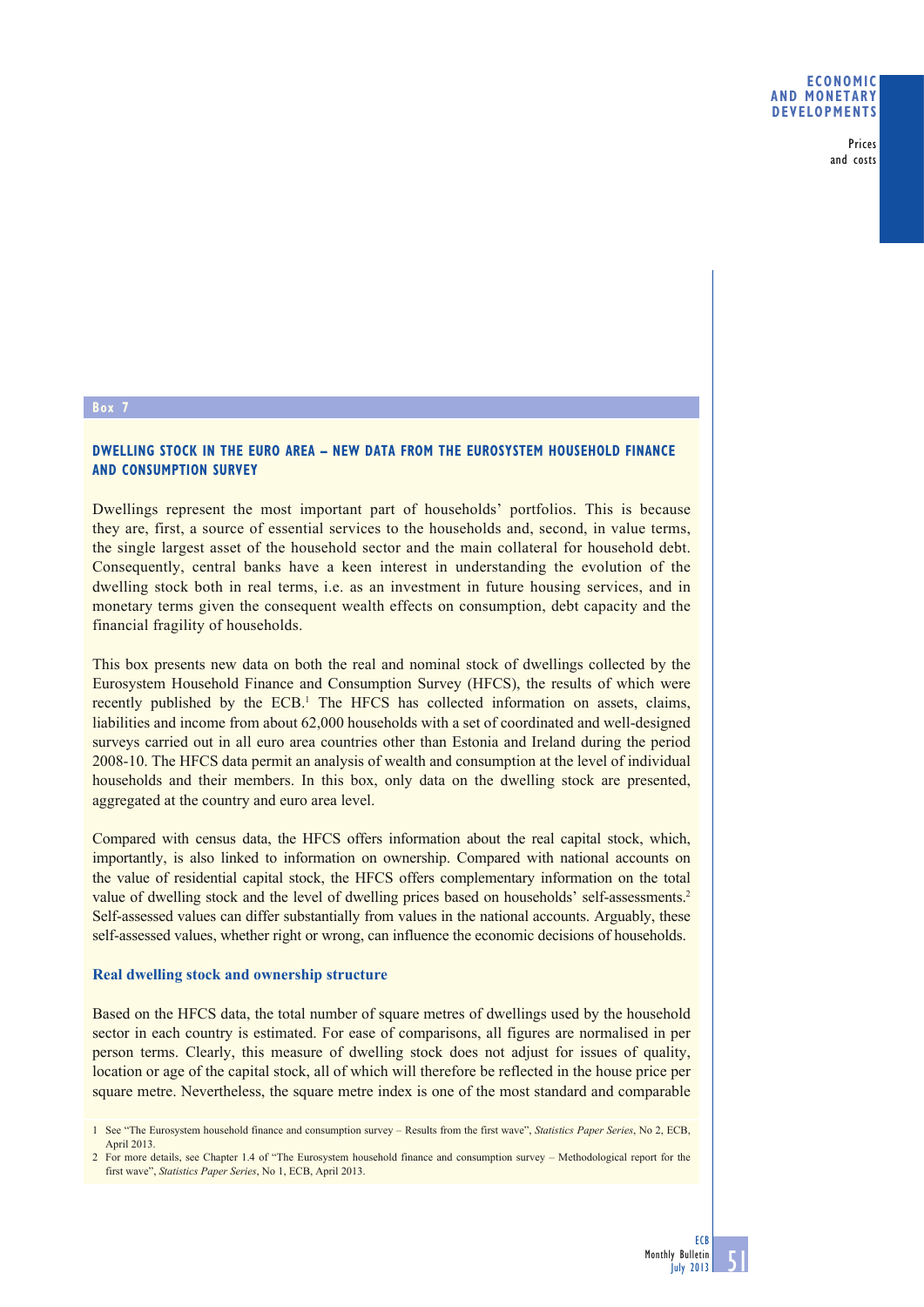

#### (square metres, per person)

52

ECB Monthly Bulletin July 2013



### **Chart B Size of dwellings owned by private households (estimated)**

#### (square metres, per person)



Note: Data are not available for the Netherlands or Portugal.

measures available and gives a reasonably good idea of the real housing stock across locations and countries (an alternative measure used in censuses and also available in the HFCS is the number of housing units).

Chart A shows the total square metres per person used by resident households. The bottom part of each bar shows the square metres of owner occupied dwellings, in the middle are the square metres for other dwellings used by their owners (e.g. second homes) and at the top those permanently rented by households.<sup>3</sup> All values are divided by the respective population. Data on the real stock of capital are missing in the HFCS for the Netherlands and Portugal, and the weighted average euro area figure is calculated only for the available country data.

For almost half of the countries, including all the largest ones, the per person dwellings stock is of a very similar size, between approximately 40 and 50m<sup>2</sup> per person (including second and vacant homes). The euro area average (weighted by population) is  $46m<sup>2</sup>$  per person. In four countries, namely Belgium, Cyprus, Luxembourg and Malta, the estimated dwelling space per person exceeds 60m2 , while, at the other end of the distribution, households in Greece, Slovenia and Slovakia use less than 40m<sup>2</sup> per person.

3 The second component, referring to second homes, etc., is an estimate that contains potentially a wider margin of error. The estimate is based on the HFCS values of property for own use (other than main residence) divided by the average price per square metre of owneroccupied dwellings in the same country, also calculated from the HFCS. In Finland, these dwellings cannot be distinguished from owner-occupied dwellings. Note that this category of property also includes properties located in a country other than the one in which the respective household is resident.

Sources: HFCS and ECB estimates. Notes: In the case of Finland, data for other owner-used dwellings are not available. Data are not available for the Netherlands or Portugal. The size of other owner-used dwellings is estimated, assuming the same price per square metre as for owner-occupied dwellings.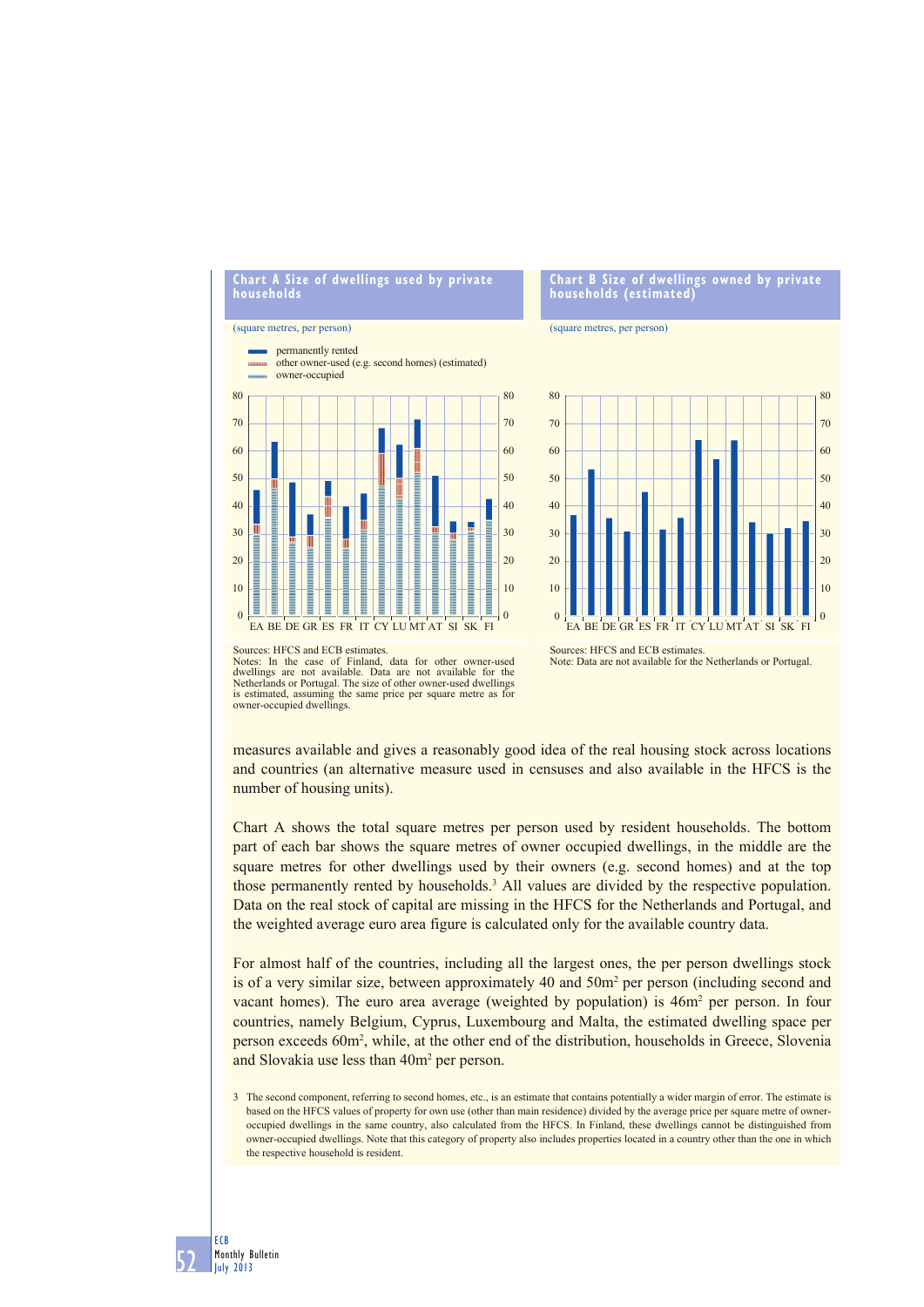### **ECONOMIC AND MONETARY DEVELOPMENTS**

Prices and costs

These rather small differences in average dwelling space, at least in the largest countries, hide significant cross-country variation in the ownership and typology of dwellings. For example, in Germany and Austria, there are relatively many permanently rented dwellings. In Spain, Cyprus, Luxembourg and Malta, on the other hand, apart from high home ownership, there are also relatively more properties for other own use, such as second or vacant homes. Typology of dwellings and ownership structure matter, particularly when households react to shocks such as sharp house price fluctuations.

Chart B provides some further information on the ownership structure of dwellings. The chart only includes a very approximate estimate of dwellings that are owned by households. Rented dwellings that are owned by the public sector at large, non-profit institutions, the corporate sector or, less likely, other foreign owners, are excluded.<sup>4</sup> A comparison of the two charts suggests that ownership structures of dwellings vary significantly across countries. In particular, in Austria, a very significant part of the (rented) dwelling stock is estimated to be owned by sectors other than the resident household sector, possibly by the public sector and non-profit institutions, but also potentially by the corporate sector.

A comparison of Charts A and B also highlights the difference between the dwelling wealth of the household sector and the dwelling wealth of a country (which comprises all resident sectors). The difference between the two can be substantial and varies from country to country, possibly as a result of different housing policies. The dwelling wealth of a country, not that of the household sector, is the relevant measure if what is of interest is the stream of housing services households can enjoy both now and in the future from the accumulated dwelling stock (irrespective of who owns that stock).

# **House prices and the value of dwellings**

As regards house prices and the nominal value of dwellings owned by households, Chart C shows the estimated house price per square metre for owner-occupied dwellings (red dots) and the per person total value of dwellings owned by households (the latter is the equivalent of Chart B but in monetary terms). Both charts are based on households' own assessments in the HFCS.

For the euro area, the (population) weighted average price per square metre of owner-occupied dwellings is estimated to be €1,900. There is substantial dispersion around this price, even for the larger countries such as Germany, Spain, France and Italy with similar dwelling stocks per person. In France, the estimate is  $\epsilon$ 2,230, 35% higher than in Germany ( $\epsilon$ 1,660), with Spain and Italy somewhere in between. Cross-country house price dispersion is even larger when including all euro area countries.

These differences in prices are reflected in the total value of the balance sheets of households. Given the importance of dwellings in households' portfolios, the resulting differences in the value of portfolios due to house prices often tend to dominate all other factors. As a consequence,

<sup>4</sup> The estimate of the stock of rented dwellings owned by the resident household sector is based on a reasoning similar to that followed for second homes, i.e. by dividing the total value of the respective homes (taken from the HFCS) by the average price per square metre of owner-occupied dwellings (also HFCS data). The estimate is potentially subject to error. For example, if the price per square metre is systematically lower for rented dwellings than for owner-occupied dwellings, the rented stock in Chart B could be higher in all countries. Furthermore, the dwelling stock owned by households may be underestimated if the wealthiest few households that own several dwellings are not correctly captured by the survey.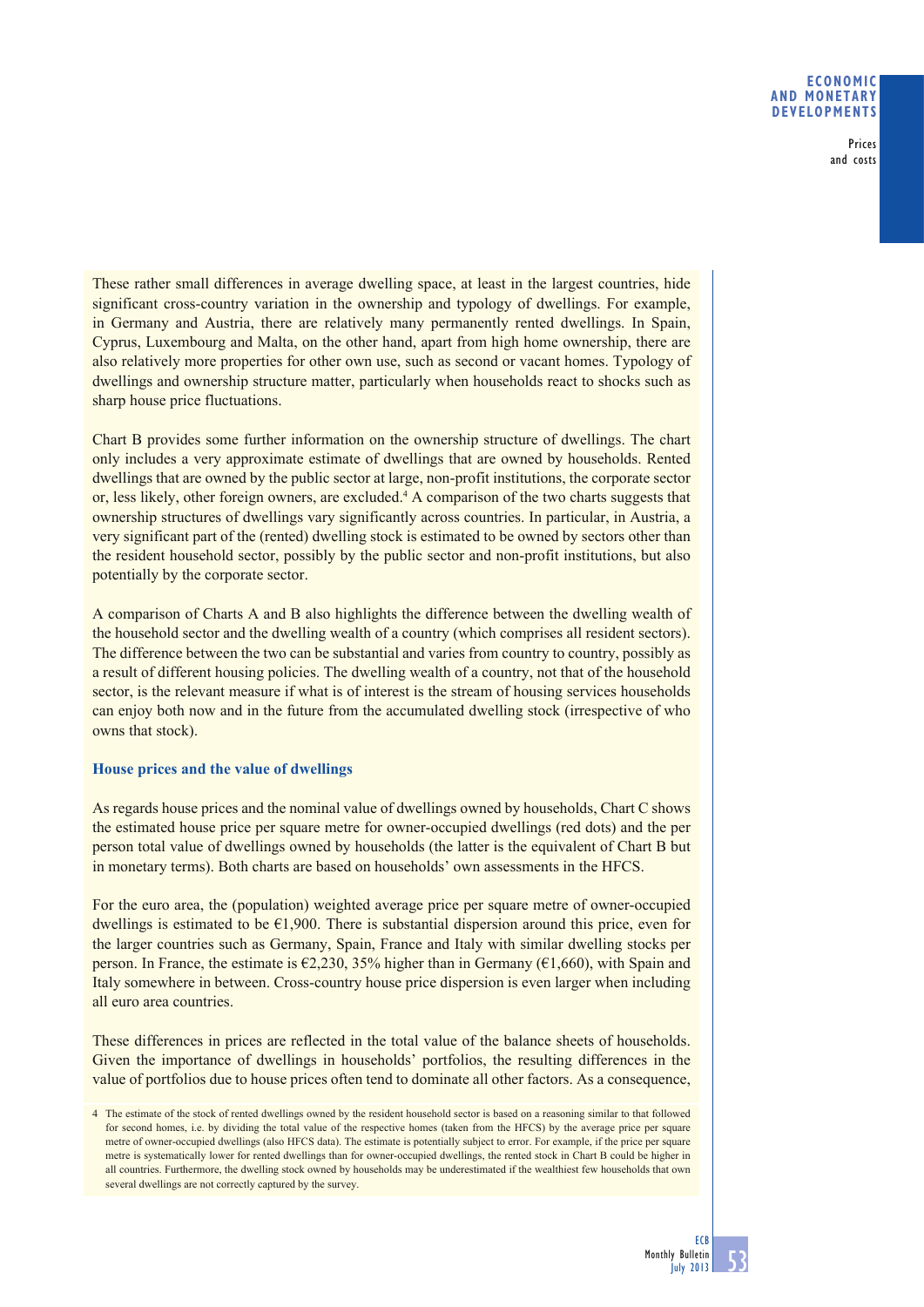



(euro; thousands)





Sources: HFCS and ECB estimates based on national sources for Residential Property Price Indices (RPPI). Notes: The prices and values for 2012 are estimated using the cumulated RPPI growth rates from the HFCS reference year up to 2012. Indices for existing dwellings (houses and flats) were<br>used in the case of Belgium, Germany, Spain, France, Slovakia<br>and Finland, for dwellings (new and existing houses and flats) in<br>the case of Italy, Cyprus, Mal flats (new and existing) in the case of Greece and Luxembourg.<br>The Netherlands and Portugal are excluded since the price per square metre of owner-occupied dwellings is not available in the HFCS.

EA BE DE GR ES FR IT CY LU MT AT SI SK FI

1

 $\mathbf{0}$ 

a substantial part of the differences in the gross and net balance sheet wealth of the household sector across countries is attributable to different house price levels.

50

 $\boldsymbol{0}$ 

It is important to note in this respect that the dwelling wealth shown in Chart C is based on paper value, i.e. it cannot be monetised for the household sector as a whole. This is because the vast majority of transactions affecting existing dwellings take place between households that are resident in the same country. Therefore, for the household sector as a whole, dwelling capital is non-tradable and very largely not recoverable, while a single household can sell its dwelling assets.

Thus, house price fluctuations may have important distributional effects within the household sector but they do not affect the sector's overall position. Typically, high house prices may benefit house owners that wish to "trade down" at the expense of other resident households, such as first-time buyers or young households "trading up". The household sector as a whole, however, is hardly better or worse off when house prices are high (or low), even though the value of its balance sheet may differ as a result.

Even with this proviso, house price fluctuations may have significant balance sheet effects on economic activity and the decisions of households. They affect the collateral value of the